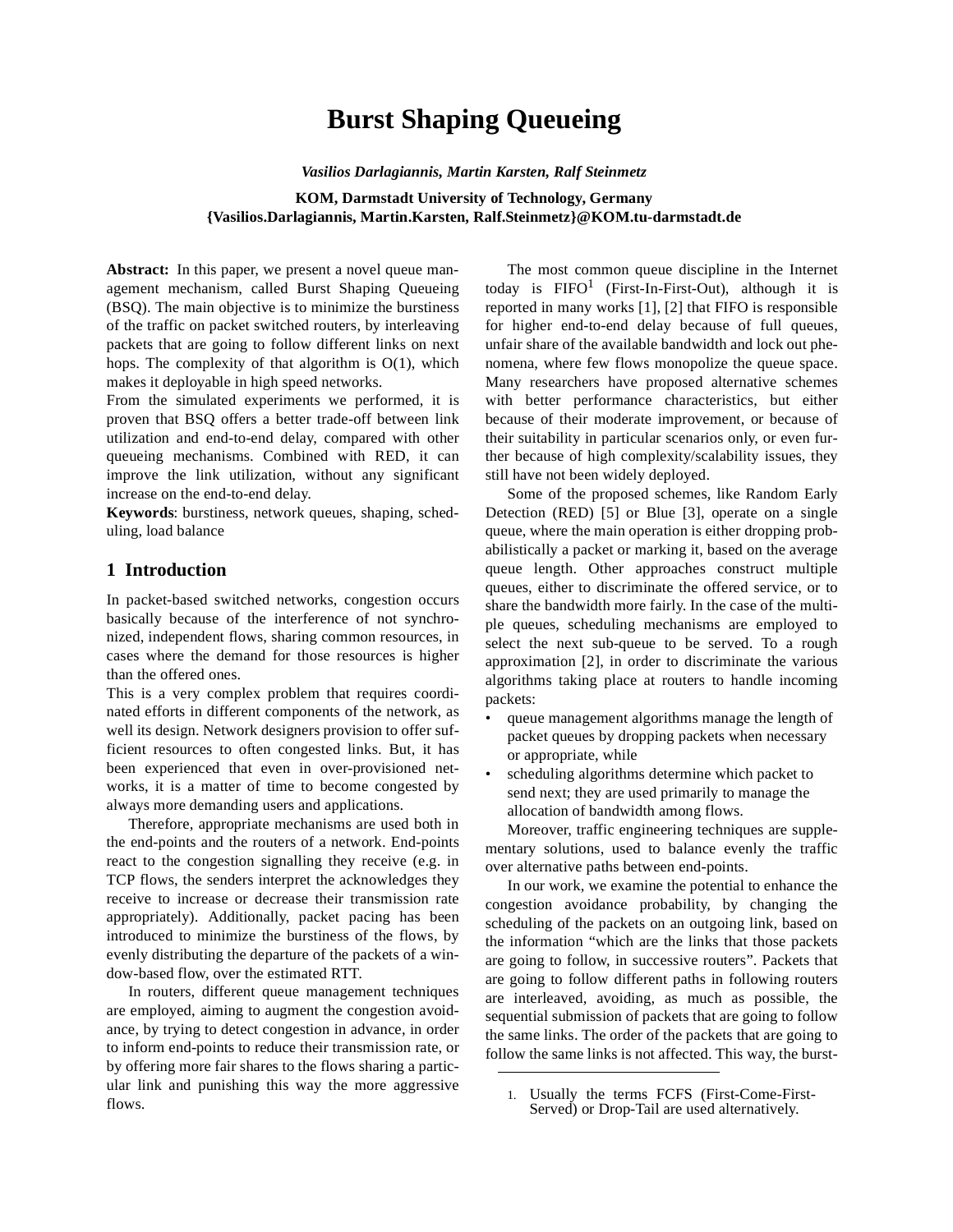iness in that individual outgoing link remains the same, but the burstiness in following ones is reduced. This new queueing mechanism is called Burst Shaping Queueing (BSQ).

The rest of this paper is organized as follows: Section 2 describes briefly work that is alternative or supplementary to our research, while Section 3 provides the motivation for using BSQ. Section 4 describes the algorithms of BSQ and their complexity and some experiments are provided in Section 4 for its evaluation. Finally, Section 6 provides the conclusion of our work, as well as some thoughts for further investigation.

## **2 Related Work**

RED [5] is possibly the most explored queue management mechanism. Alternatives to the original algorithm are Flow Random Early Drop (FRED), RED with penalty box, Stabilized RED [14], Gentle RED (GRED), Adaptive RED [4] and Self-configured RED. In the original algorithm, packets are served in a FIFO order, but the buffer management is significantly more sophisticated than Drop-Tail. RED starts to drop packets probabilistically, based on the average queue length. RED trades-off lower utilization for lower end-to-end delay. Four parameters are used to configure RED, to make it appropriate for different scenarios. Fine tuning of those parameters is always a headache for the researchers. The latest version of RED, Adaptive RED overpass this problem, by using some sophisticated algorithms.

Deficit Round Robin (DRR) [16] is a scheduling algorithm, aiming to offer fair shares of the bandwidth to all of the flows competing in an outgoing link. DRR construct a number of multiple queues (called buckets) and then assigns each flow in one of those buckets, by hashing the destination IP address. More than one flows could share the same bucket, in case of collisions in the hashing procedure The scheduler periodically visits all the buckets using the round robin algorithm, and adding a quantum (an increase on the maximum size in bytes allowed to be transmitted from that bucket) to the deficit of that bucket. If the size of the next packet to be transmitted is smaller than the deficit, then it is transmitted. Otherwise the scheduler proceeds to the next bucket.

Core-Stateless Fair Queueing (CSFQ) [17] is an approach that discriminates the operations performed by the core routers from the operations performed by the edge routers in a subnet. Since the number of flows in the core routers is very large and the transmission speed is very high, it is not possible to apply a queueing technique, requesting for state per flow. Deployability of a statefull technique is more feasible in edge routers. CSFQ calculates the rate of each flow in the edge routers and this rate information is inserted in every packet.

Core routers calculates the fair share of each flow and probabilistically drop packets from flows that exceed their fair share. The drawbacks of that approach are mainly the facts that each packet has to be labeled/delabeled in the edge routers and the complexity of the edge routers still remains high. Mice flows might be handled unfriendly, since the estimation of their rate can be miscalculated due to their short live.

#### **3 Motivation**

In order to motivate our work, we take as an example the network shown in Figure 1. In that example, we consider a snapshot where some flows are directed from nodes 1 and 2, through 3 to nodes 4, 5 and 6. The dotted arrows represent a set of flows that are going to be directed to node 4, the dashed arrows to node 5 and the solid ones to node 6. Although it is possible that none of the flows is highly bursty, it can very likely be the aggregation of them. Node 3 can not regulate the burstiness of its outgoing links, unless it under-utilize them. But, possibly nodes 1 and 2 can augment node 3 in that.

Consider that at an arbitrary point in time, the content of the queue of the outgoing link on node 1, is the one shown on the left side of Figure 2. Using the usual FIFO discipline, the order of the transmission of the packets is identical to their order in the queue, as it is shown in the upper right part of the figure. Here we notice that the packets are mostly transmitted in groups of 3, meaning that after node 3, that group is going to follow the same outgoing link. On the other hand, employing BSQ at node 1, the output order is the one shown in the lower right part of the same figure.



*Figure 1:* Network example

We can notice that using BSO we have bursts of one packet, with the exception of the end of the queue, where 4 packets are creating an even higher burst than FIFO. This is the case because in that static figure, we can not capture the real-time, dynamic characteristics of a traffic passing through the queue, where packets are always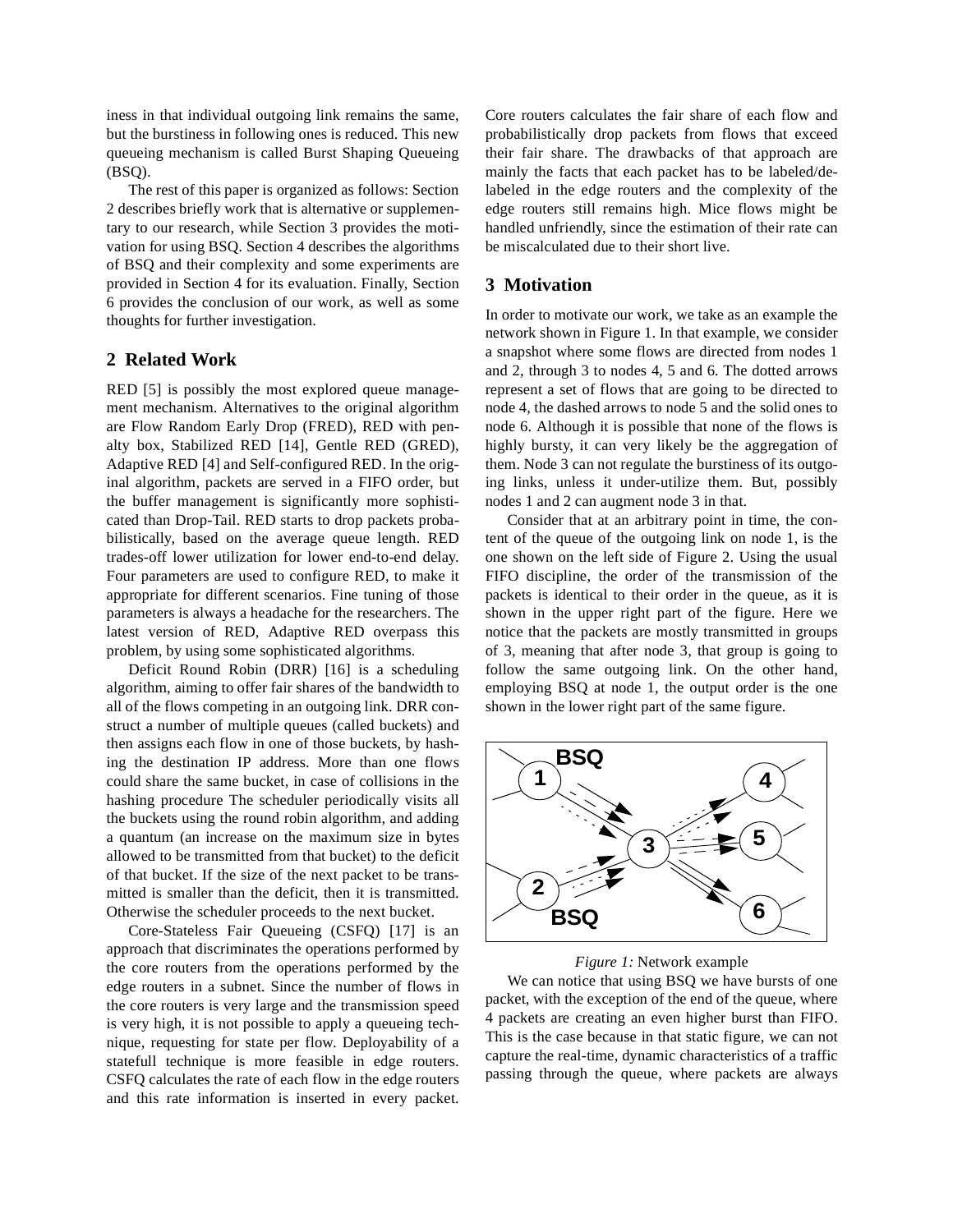coming into, allowing further interleaving of them, without causing such large bursts.



#### *Figure 2:* Queue content snapshot

It is important to mention that although the output of the link on node 1 should not cause any congestion on the output links of node 3 towards nodes 4, 5 and 6 (if we assume identical link characteristics), it is very possible to be the case by interfering with the output link of node 2 towards node 3(or even with more links that carry packets that will be routed through the aforementioned links).

From that case description, it is observable why BSQ can offer better performance, which is achieved by lower average queue lengths, by controlling the scheduling of the packets.

## **4 Algorithm Description**

#### **4.1 Assumptions**

In order for a router to be able to classify a packet based on its destination IP address, it is assumed that it includes the required information in its own routing table. The amount of that required information depends on the depth into the network every router is interested in (level of interest). For example, for depth value equal to one, the router is assumed to include in its own routing table the routing tables of all of each neighbours. The specific way of implementing it is out of scope, but alternatives can be either a two step lookup, or even in one step, where tuples are returned.

Additionally, link characteristics like bandwidth can be required for a weighted and more efficient scheduling.

# **4.2 Design Issues**

Every router assigns the neighbour router on each specific outgoing link in the root of a tree with depth equal to the level of interest. Figure 3 presents the structure of that tree for node 1 of Figure 1, and more specifically, for the outgoing link towards node 3, with level of interest 1. Based on the topology of that network, root Q3 has three children, Q4, Q5, Q6, representing the sub-queues on that router. Each sub-queue is responsible to handle the packets that are going to follow the respective outgoing link on the next router. Global information is required as well, to manage the total buffer space.



*Figure 3:* Tree structure on node 1 for the outgoing link towards node 3

There are two main operations that take place in a queue system: Adding a packet (enqueueing) and removing a packet (dequeueing).

When a new packet arrives in the queue, it is processed iteratively to find the correct position into the tree of the sub-queues. A new sub-queue is created when the requested branch does not exist, taking as parameter the bandwidth of the link, to ensure weighted scheduling. When the appropriate leaf of the tree is reached, the packet is stored in the corresponding sub-queue. If the total number of storage space required to store the packets of the queue is greater than the maximum allowed one, BSQ drops the head of largest sub-queue $<sup>1</sup>$ .</sup>

| void enque(packet) {                                |  |  |
|-----------------------------------------------------|--|--|
| Get the address of this node                        |  |  |
| Current node is the root of the tree                |  |  |
| Search until the maximum levelOfInterest is         |  |  |
| reached or the final destination is found {         |  |  |
| Lookup in the extended routing table.               |  |  |
| which is the next hop from the                      |  |  |
| current one to the                                  |  |  |
| final destination                                   |  |  |
| Get the child in the subtree that fits with         |  |  |
| that next hop                                       |  |  |
| If that child does not exist, create it             |  |  |
| Make the current node this new one.                 |  |  |
| ∤                                                   |  |  |
| Increase the number of packets that are stored      |  |  |
| in this subtree                                     |  |  |
| Enqueue the packet in that subtree                  |  |  |
| Accumulate the total size of the stored packets     |  |  |
| If there is buffer overflow, drop a packet from the |  |  |
| subtree with the largest number of packets          |  |  |
| (or the maximum length of them) $\{$                |  |  |
| Find the subtree with the maximum                   |  |  |
| number of packets                                   |  |  |
| Update the internal structures                      |  |  |
| Dequeue the packet to be dropped                    |  |  |
| Drop the packet                                     |  |  |
| ł                                                   |  |  |
| ı                                                   |  |  |

*Figure 4:* Enqueue pseudocode

}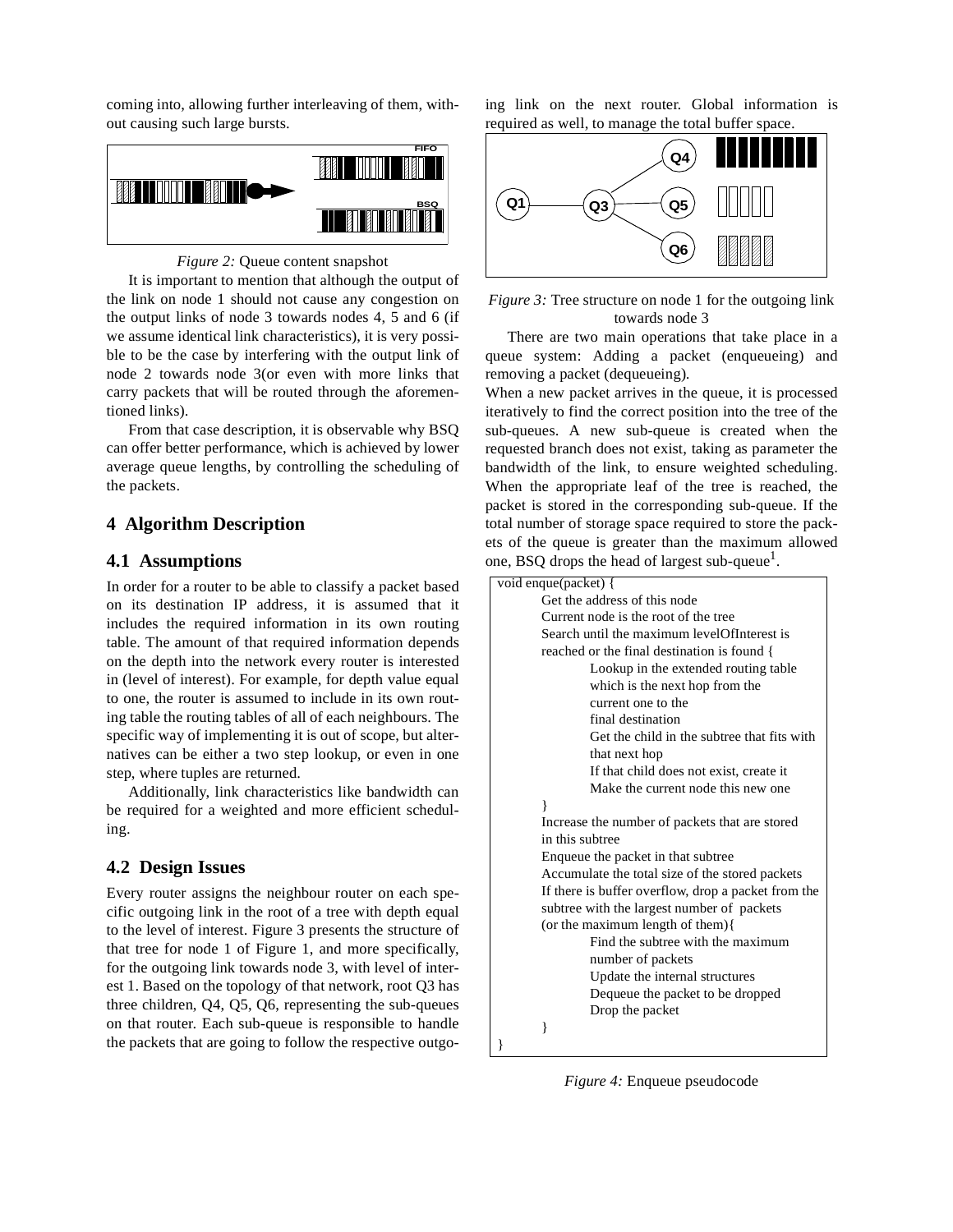### 4.2.1 Enqueueing

Figure 4 provides the pseudocode which describes the operation of adding a new packet into BSQ.

#### 4.2.2 Dequeueing

Removing a packet from BSQ in order to be transmitted is taking place in two steps: First to find the next sub-queue to be scheduled and second to perform the usual dequeue operation as it is for a normal FIFO queue. The second step is considered trivial and it is not described in detail.

| scheduledSubQueue getNextPQ(){                    |  |  |
|---------------------------------------------------|--|--|
| Search in the current root of the subtree and the |  |  |
| subtree itself{                                   |  |  |
| If in this iteration the root is chosen to        |  |  |
| be checked                                        |  |  |
| If there are packets in the root{                 |  |  |
| scheduled SubQueue is found                       |  |  |
| Notify to check in the next                       |  |  |
| iteration the first child                         |  |  |
| ł                                                 |  |  |
| Otherwise, check the chosen child of the          |  |  |
| subtree{                                          |  |  |
| Get recursively the                               |  |  |
| scheduledSubQueue, using the                      |  |  |
| chosen child as the new root                      |  |  |
| If this is a valid scheduled SubQueue             |  |  |
| Notify to check the next child                    |  |  |
| in the following iteration                        |  |  |
| ł                                                 |  |  |
| If this node has children{                        |  |  |
| Notify to check the next child in the             |  |  |
| following iteration                               |  |  |
| If the last child is currently visited            |  |  |
| Notify to check the root in                       |  |  |
| the next iteration                                |  |  |
| }                                                 |  |  |
| ∤                                                 |  |  |
| return the scheduledSubQueue                      |  |  |
|                                                   |  |  |



Figure 5 provides the pseudocode which describes the operation of finding the next sub-queue to be scheduled. It is a round robin scheduler applied recursively on each level of the tree. An alternative technique that we explored was based on Smoothed Round Robin [6], which provides a scheduling pattern for almost perfect interleaving of the packets. Unfortunately, it proved to be too complex and inefficient because of the microscopic view of the system, applied on the content of a relatively short queue, where the relative ratio of the

packets destined to one direction, to the packets destined to another one, was changing very frequently.

# **4.3 Complexity**

The complexity of a queue algorithm is very critical for its deployment. In high speed networks, complexity of even O(log(n)) might make an algorithm useless.

BSQ, although it increases the requirements in the size of the routing tables, it does not keep state for each active queue, but for each neighbor's link, which is into the level of interest. This is a relatively static information, which needs to be updated only when there are changes on the topology of the network, a task that is going to take place anyway. The usual mechanisms of constructing the routing tables can be reused for the purposes of BSQ. Therefore, the complexity of BSQ is  $O(1)$ .

# **5 Simulations**

### **5.1 Simulation Environment**

In order to evaluate the performance of BSQ, we used ns-2 [7]. In those experiments, compared BSQ with Drop-Tail, DRR and RED. The choice was based on the fact that they are very representative examples and available with the distribution of ns-2.





Figure 6 shows the network topology for the experiments. It represents a part of a backbone example network that can be considered as a graph transformation into a tree to include three levels of cascading networks similar to the one in Figure 1.

In most of the experiments, the sources are located in the open links of the figure, connected to nodes s1, s2, l1, l3, m1 and 4. The destinations are the nodes n2, n3, r1, r2, r3 and r4. The capacity of the links has been set to 12.5MBps and the queue size to 20000 bytes. The flows

<sup>1.</sup> A different flavor of BSQ, which combines RED characteristics is described later, which randomly picks up the packet to be dropped.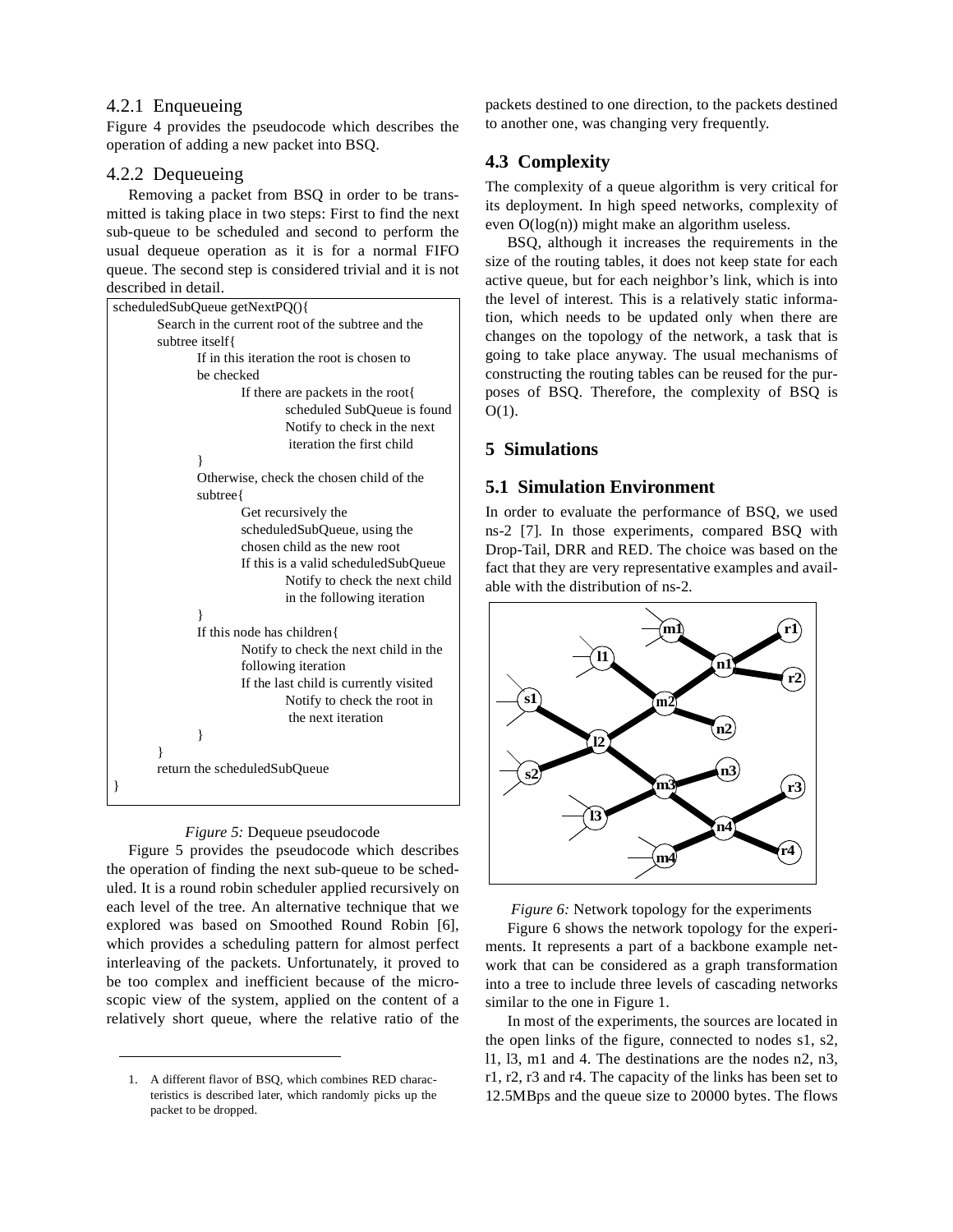are both TCP that consider the received feedback, as well as self-similar background traffic [10], encapsulated in UDP packets, to make the simulation as much realistic as possible. The version of TCP was in those experiments was TCP Sack. The self-similar traffic has been generated modifying a self similar traffic generator [9], in order to make the output traces compatible with ns-2. The packet size for every flow, both TCP and selfsimilar, is 500 bytes.

The primary design concern of that simulation environment is to examine how the BSQ queues, located in nodes s1 and s2 are going to reduce the burstiness in node l2, and sequentially, how each level is reducing the burstiness entering in the following one.

#### **5.2 Simulation Results**

Figure 7 shows the average queue length of BSQ, DRR and Drop Tail over time, on the outgoing link from node m2 towards n1, since it is a very representative example. It is very clear that DRR constructs much longer queues, resulting in higher end-to-end transmission delays. BSQ and DRR construct queues with similar length on average, but BSQ has lower deviation, resulting in more stable systems and smaller jitter, a very important property for multimedia applications.



*Figure 7:* Average queue length for DRR, BSQ and Drop Tail

Table 1 summarizes the most important information from the experiments, comparing the performance among BSQ, DRR and Drop Tail. What is visually obvious in Figure 7, is expressed with the average queue length. DRR constructs queues with almost 50% higher length, compared with BSQ and Drop Tail. As a result, end-to-end delay is also higher, although not that clearly, since the provided numbers include link transmission delay and not only queueing delay. But longer queues has not only drawbacks, but also some benefits. DRR provides the higher utilization (taking in account the number of transmitted TCP packets), compared to BSQ and Drop Tail.

It seems that DRR provides lower goodput for the self-similar UDP traffic, but this might be the case, because that traffic is the aggregation of many others, and DRR can not discriminate between them, to give a more fair share. Finally, DRR suffers from a higher drop rate, compared to BSQ and Drop Tail.

**Table 1:**

|                                              | <b>DRR</b>        | <b>BSQ</b> | Drop<br>Tail |
|----------------------------------------------|-------------------|------------|--------------|
| Average Oueue Length<br>(on link $m2 > n1$ ) | 18.94             | 13.98      | 13.53        |
| <b>TCP</b> delay                             | 70.6 ms           | 67.8 ms    | $64.9$ ms    |
| TCP packets                                  | 125227            | 104371     | 91952        |
| UDP delay                                    | $11.5 \text{ ms}$ | $10.2$ ms  | $10.8$ ms    |
| <b>UDP</b> packets                           | 257009            | 263987     | 265998       |
| Dropped packets                              | 26234             | 18399      | 17107        |

As a second set of experiments, we combined BSQ with RED to examine if it is possible to improve the main drawback of  $RED<sup>1</sup>$ , which is a low link utilization [12]. Figure 8 displays the average queue length of RED and BSQRED, where they follow a similar behaviour, with smaller length oscillation for BSQRED.



*Figure 8:* Average queue length for RED and BSQRED

Table 2 shows, as expected the higher link utilization of BSQRED compared with Adaptive RED. It should be mentioned also, that BSQRED drops a higher number of packets.

<sup>1.</sup> Parameter setting is also very difficult in RED, and for that reason we used the latest version of Adaptive RED.